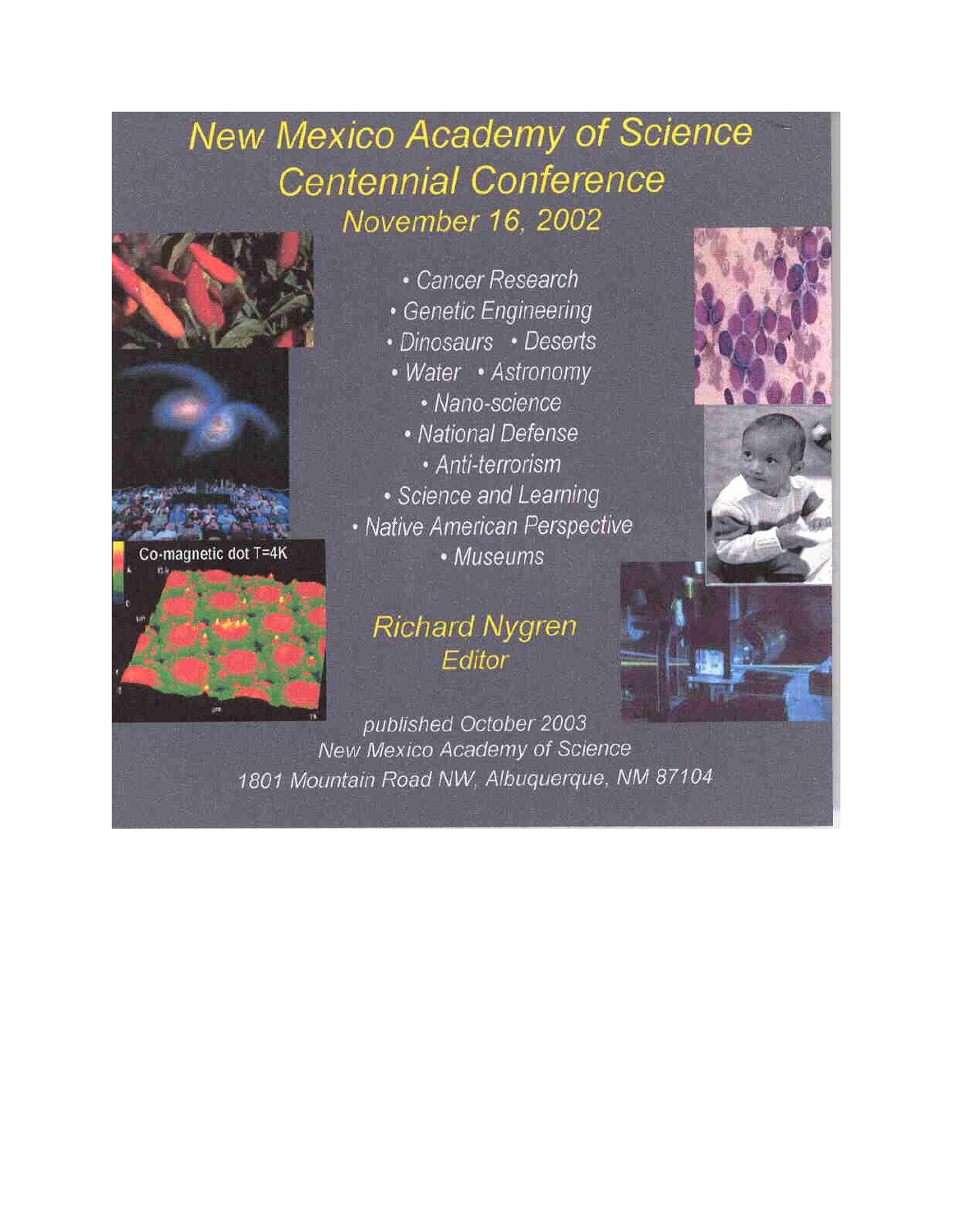## **Table of Contents**

- I Preface and Title Page
- II New Mexico Academy of Science Centennial
- III Agenda of Centennial
- IV NMAS Programs and Information

A Genetics & Medicine

A1 Cancer Research and Treatment: State of the Science *Cheryl Willman, Dir., Cancer Research & Treatment Ctr. UNM*

A2 Red or Green? A Molecular Genetics Answer to the State Question in New Mexico *Mary O'Connell, Molecular Biology Program, Agronomy & Hort., NMSU*

A3 Humane Genome Project at Los Alamos National Laboratory *Norman Doggett, Bioscience, LANL*

B Sciences of Earth and Space

B1 Dinosaurs of New Mexico *Spencer Lucas, NMMNHS*

B2 Oh Dry Up! Holocene Climate Variability in Southwestern North America *Peter Fawcett, Geology, UNM*

B3 New Mexico Astronomy in 2002 *Dave Westpfahl, Physics, NM Tech & VLA*

B4 Deserts and Humans

*Curtis Monger, Agronomy & Horticulture, NMSU*

B5 Salt of the Earth: What Makes the Rio Grande Go Saline? *Fred Phillips, Earth & Environmental Science, NM Tech.*

C Science & Technology

C1 Atomic Science - A Half Century of Progress, Defense and Prosperity *Al Romig, VP Science and Technology, SNL*

C2 Integrated Nanotechnology - Putting Small Things to Work *Terry Michalske, Dir. CINT, SNL*

C3 Anti-terrorist Technology *Van Romero, VP for Research and Economic Development, NM Tech.*

D Science and Learning

D1 Sacred Depths of Nature *Fred Begay, LANL*

D2 Voluntary Learning Experiences: Why A Museum's Main Job Is Education *Adrian Hunt, Dir. NMMNHS*

D3 Experience and Analog: Learning Science with Explora *Paul Tatter, Director Explora Museum*